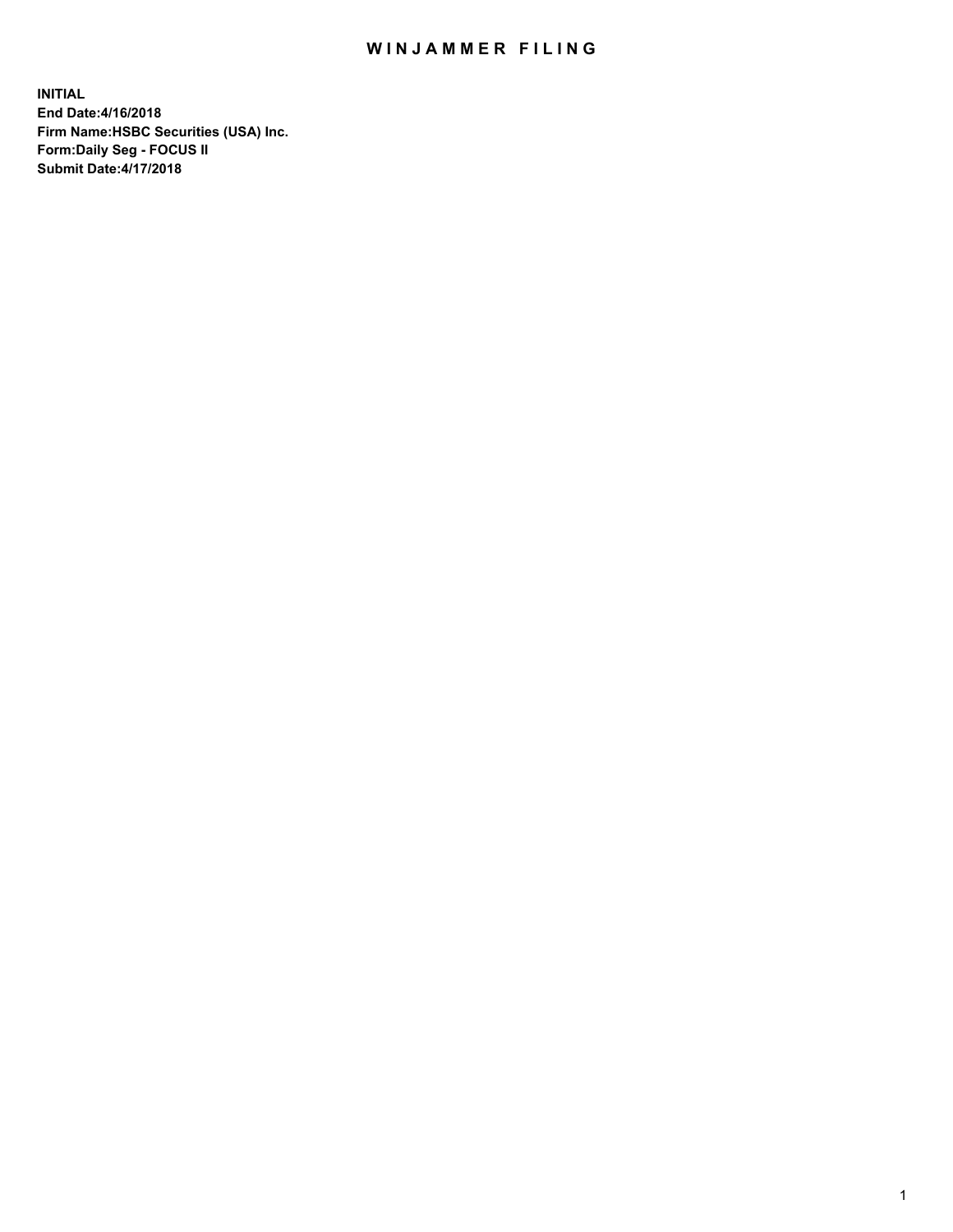## **INITIAL End Date:4/16/2018 Firm Name:HSBC Securities (USA) Inc. Form:Daily Seg - FOCUS II Submit Date:4/17/2018 Daily Segregation - Cover Page**

| Name of Company<br><b>Contact Name</b><br><b>Contact Phone Number</b><br><b>Contact Email Address</b>                                                                                                                                                                                                                         | <b>HSBC Securities (USA) Inc.</b><br><b>Michael Vacca</b><br>212-525-7951<br>michael.vacca@us.hsbc.com |
|-------------------------------------------------------------------------------------------------------------------------------------------------------------------------------------------------------------------------------------------------------------------------------------------------------------------------------|--------------------------------------------------------------------------------------------------------|
| FCM's Customer Segregated Funds Residual Interest Target (choose one):<br>a. Minimum dollar amount: ; or<br>b. Minimum percentage of customer segregated funds required:%; or<br>c. Dollar amount range between: and; or<br>d. Percentage range of customer segregated funds required between: % and %.                       | 147,000,000<br><u>0</u><br><u>00</u><br>00                                                             |
| FCM's Customer Secured Amount Funds Residual Interest Target (choose one):<br>a. Minimum dollar amount: ; or<br>b. Minimum percentage of customer secured funds required:%; or<br>c. Dollar amount range between: and; or<br>d. Percentage range of customer secured funds required between: % and %.                         | 25,000,000<br><u>0</u><br><u>00</u><br>00                                                              |
| FCM's Cleared Swaps Customer Collateral Residual Interest Target (choose one):<br>a. Minimum dollar amount: ; or<br>b. Minimum percentage of cleared swaps customer collateral required:%; or<br>c. Dollar amount range between: and; or<br>d. Percentage range of cleared swaps customer collateral required between:% and%. | 95,000,000<br><u>0</u><br><u>00</u><br><u>00</u>                                                       |

Attach supporting documents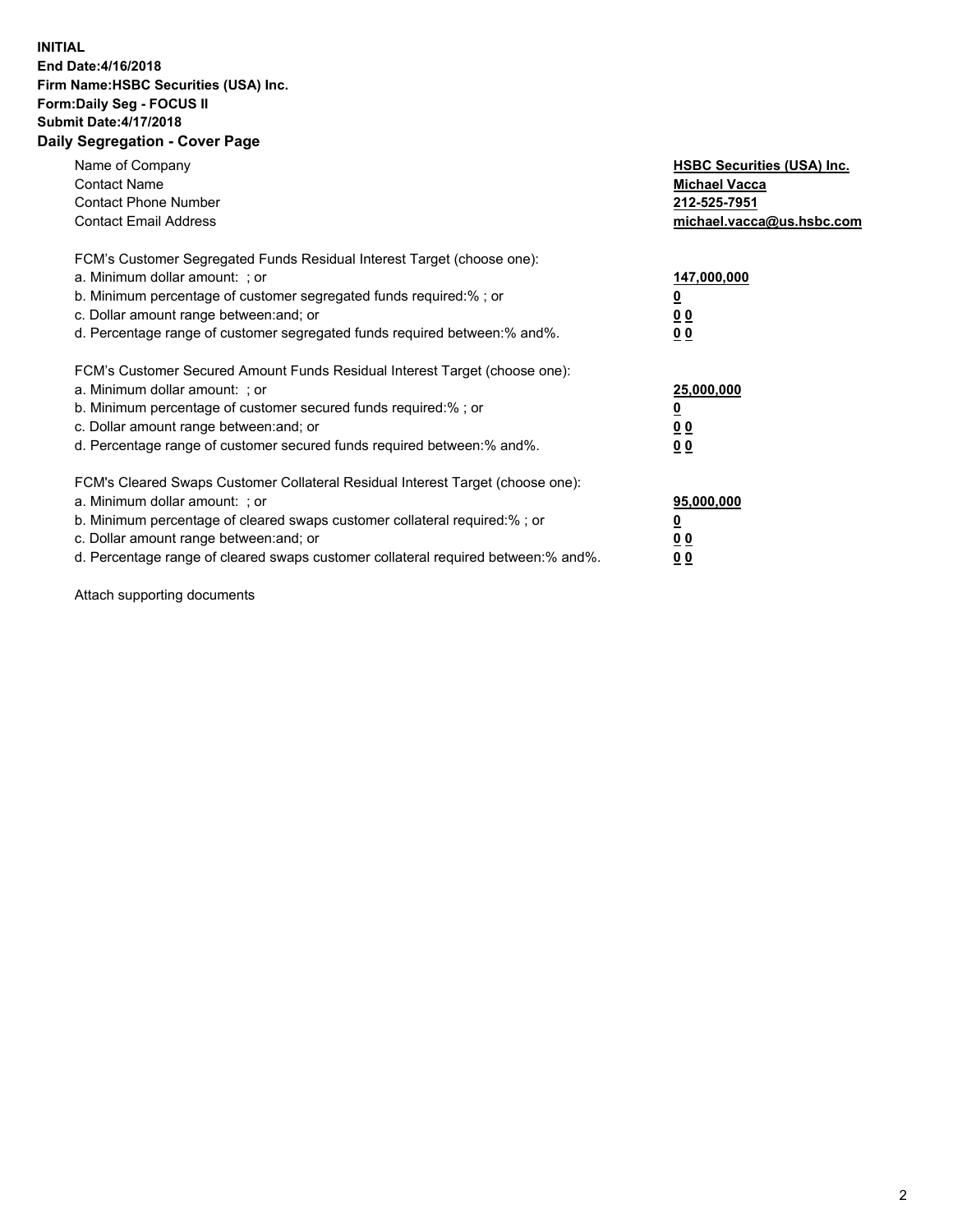**INITIAL End Date:4/16/2018 Firm Name:HSBC Securities (USA) Inc. Form:Daily Seg - FOCUS II Submit Date:4/17/2018 Daily Segregation - Secured Amounts**

Foreign Futures and Foreign Options Secured Amounts Amount required to be set aside pursuant to law, rule or regulation of a foreign government or a rule of a self-regulatory organization authorized thereunder **0** [7305] 1. Net ledger balance - Foreign Futures and Foreign Option Trading - All Customers A. Cash **70,451,828** [7315] B. Securities (at market) **83,476,823** [7317] 2. Net unrealized profit (loss) in open futures contracts traded on a foreign board of trade **8,054,936** [7325] 3. Exchange traded options a. Market value of open option contracts purchased on a foreign board of trade **0** [7335] b. Market value of open contracts granted (sold) on a foreign board of trade **0** [7337] 4. Net equity (deficit) (add lines 1. 2. and 3.) **161,983,587** [7345] 5. Account liquidating to a deficit and account with a debit balances - gross amount **1,797,579** [7351] Less: amount offset by customer owned securities **-1,791,623** [7352] **5,956** [7354] 6. Amount required to be set aside as the secured amount - Net Liquidating Equity Method (add lines 4 and 5) **161,989,543** [7355] 7. Greater of amount required to be set aside pursuant to foreign jurisdiction (above) or line 6. **161,989,543** [7360] FUNDS DEPOSITED IN SEPARATE REGULATION 30.7 ACCOUNTS 1. Cash in banks A. Banks located in the United States **90,751,884** [7500] B. Other banks qualified under Regulation 30.7 **0** [7520] **90,751,884** [7530] 2. Securities A. In safekeeping with banks located in the United States **36,508,705** [7540] B. In safekeeping with other banks qualified under Regulation 30.7 **0** [7560] **36,508,705** [7570] 3. Equities with registered futures commission merchants A. Cash **0** [7580] B. Securities **0** [7590] C. Unrealized gain (loss) on open futures contracts **0** [7600] D. Value of long option contracts **0** [7610] E. Value of short option contracts **0** [7615] **0** [7620] 4. Amounts held by clearing organizations of foreign boards of trade A. Cash **0** [7640] B. Securities **0** [7650] C. Amount due to (from) clearing organization - daily variation **0** [7660] D. Value of long option contracts **0** [7670] E. Value of short option contracts **0** [7675] **0** [7680] 5. Amounts held by members of foreign boards of trade A. Cash **25,371,932** [7700] B. Securities **46,968,118** [7710] C. Unrealized gain (loss) on open futures contracts **8,054,936** [7720] D. Value of long option contracts **0** [7730] E. Value of short option contracts **0** [7735] **80,394,986** [7740] 6. Amounts with other depositories designated by a foreign board of trade **0** [7760] 7. Segregated funds on hand **0** [7765] 8. Total funds in separate section 30.7 accounts **207,655,575** [7770] 9. Excess (deficiency) Set Aside for Secured Amount (subtract line 7 Secured Statement Page 1 from Line 8) **45,666,032** [7380] 10. Management Target Amount for Excess funds in separate section 30.7 accounts **25,000,000** [7780] 11. Excess (deficiency) funds in separate 30.7 accounts over (under) Management Target **20,666,032** [7785]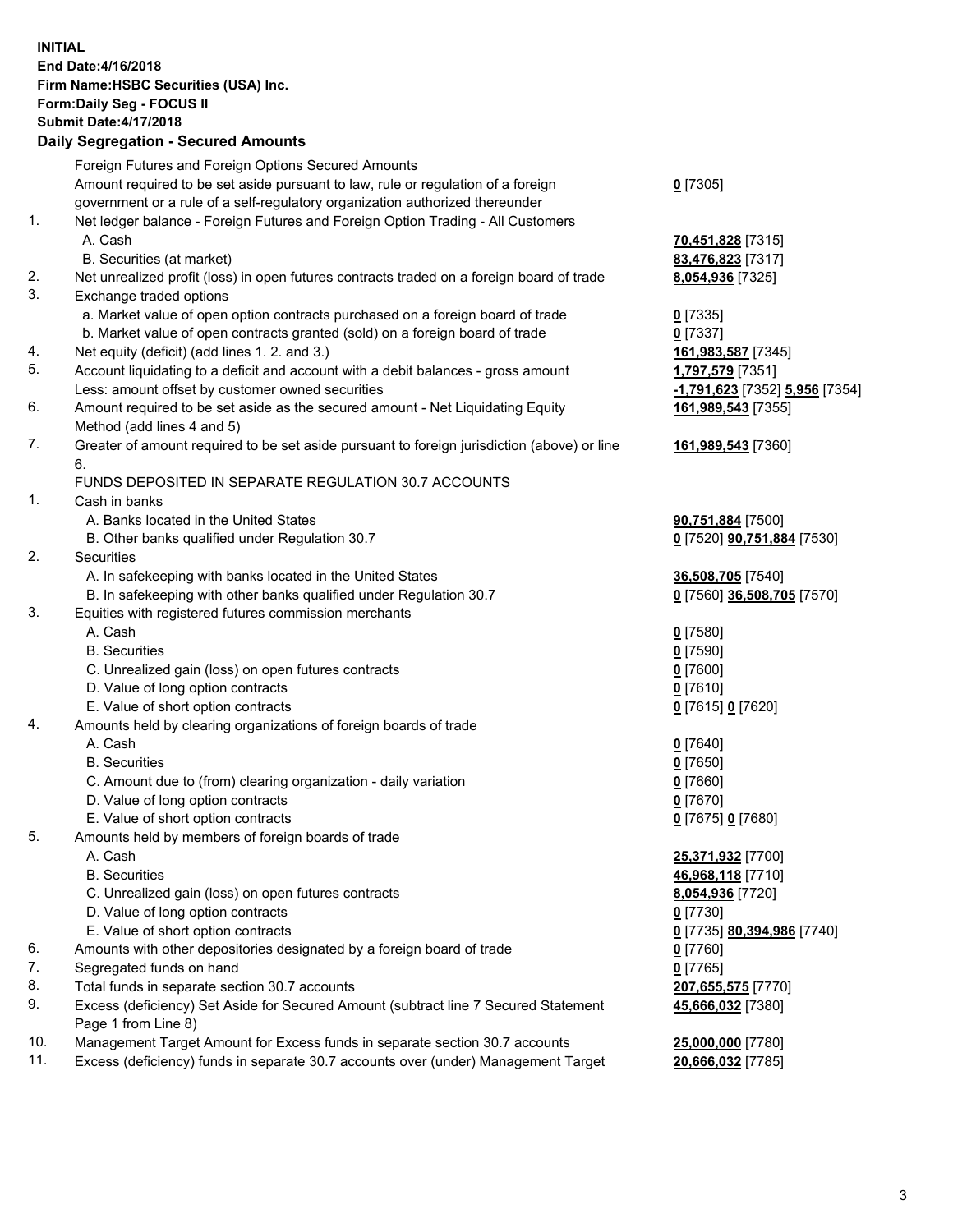**INITIAL End Date:4/16/2018 Firm Name:HSBC Securities (USA) Inc. Form:Daily Seg - FOCUS II Submit Date:4/17/2018 Daily Segregation - Segregation Statement** SEGREGATION REQUIREMENTS(Section 4d(2) of the CEAct) 1. Net ledger balance A. Cash **594,708,810** [7010] B. Securities (at market) **1,343,693,547** [7020] 2. Net unrealized profit (loss) in open futures contracts traded on a contract market **-173,546,023** [7030] 3. Exchange traded options A. Add market value of open option contracts purchased on a contract market **241,432,965** [7032] B. Deduct market value of open option contracts granted (sold) on a contract market **-43,692,392** [7033] 4. Net equity (deficit) (add lines 1, 2 and 3) **1,962,596,907** [7040] 5. Accounts liquidating to a deficit and accounts with debit balances - gross amount **9,420,243** [7045] Less: amount offset by customer securities **-9,420,168** [7047] **75** [7050] 6. Amount required to be segregated (add lines 4 and 5) **1,962,596,982** [7060] FUNDS IN SEGREGATED ACCOUNTS 7. Deposited in segregated funds bank accounts A. Cash **29,711,451** [7070] B. Securities representing investments of customers' funds (at market) **0** [7080] C. Securities held for particular customers or option customers in lieu of cash (at market) **268,655,722** [7090] 8. Margins on deposit with derivatives clearing organizations of contract markets A. Cash **510,562,613** [7100] B. Securities representing investments of customers' funds (at market) **0** [7110] C. Securities held for particular customers or option customers in lieu of cash (at market) **1,025,655,115** [7120] 9. Net settlement from (to) derivatives clearing organizations of contract markets **29,362,007** [7130] 10. Exchange traded options A. Value of open long option contracts **241,432,965** [7132] B. Value of open short option contracts **-43,692,392** [7133] 11. Net equities with other FCMs A. Net liquidating equity **9,322,894** [7140] B. Securities representing investments of customers' funds (at market) **0** [7160] C. Securities held for particular customers or option customers in lieu of cash (at market) **0** [7170] 12. Segregated funds on hand **49,382,710** [7150] 13. Total amount in segregation (add lines 7 through 12) **2,120,393,085** [7180] 14. Excess (deficiency) funds in segregation (subtract line 6 from line 13) **157,796,103** [7190] 15. Management Target Amount for Excess funds in segregation **147,000,000** [7194]

16. Excess (deficiency) funds in segregation over (under) Management Target Amount Excess

**10,796,103** [7198]